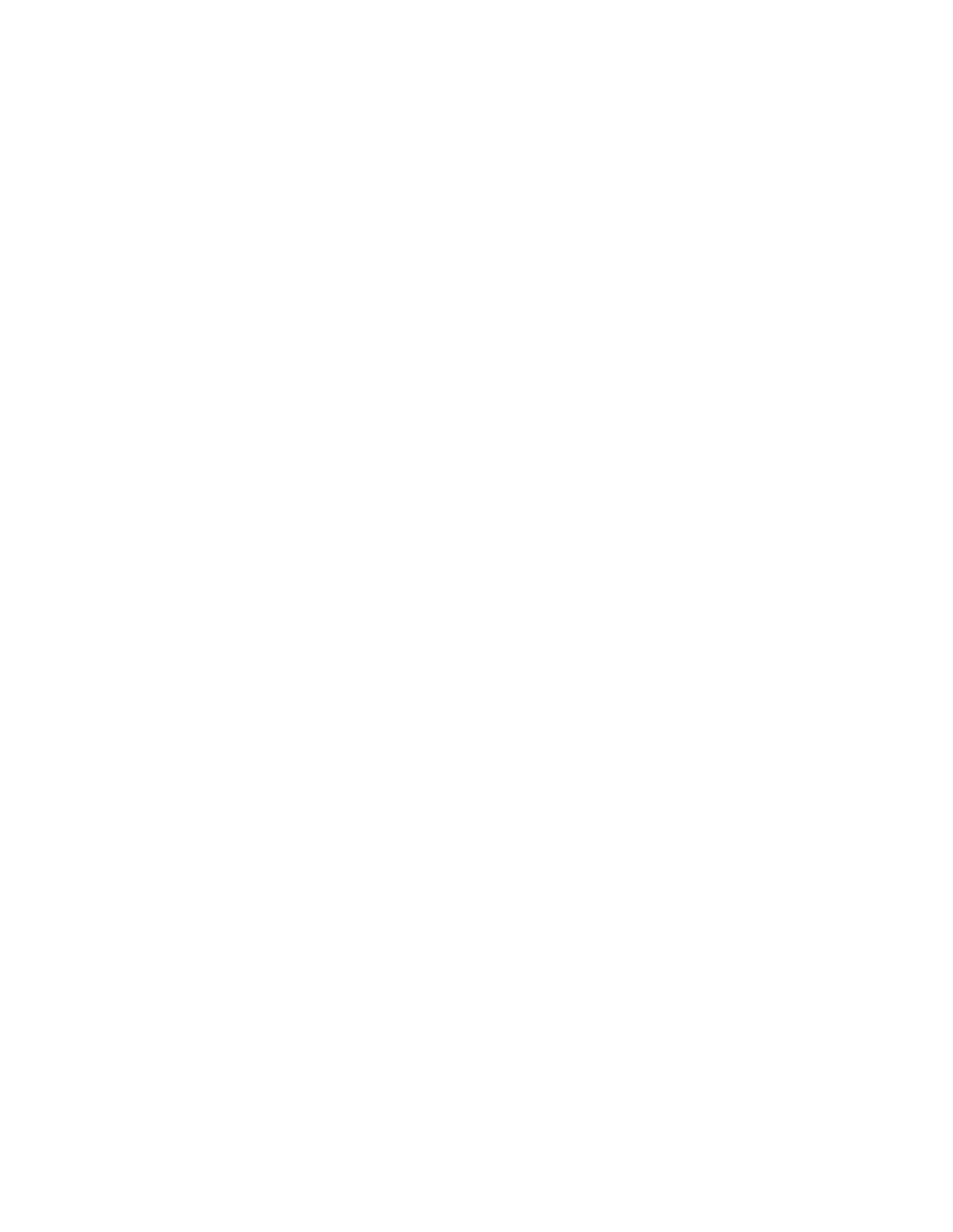## **III. CREATING A BRIGHT ECONOMIC FUTURE**

*There is no doubt that the economic strategy we put in place in 1993 created the conditions for the extraordinary private sector growth we have all witnessed . . . Four straight years of deficit cuts have produced the economic expansion as well as real benefits for ordinary Americans: lower car payments, lower mortgage rates, lower credit card rates. This balanced budget will close a chapter in American history: years—decades in fact—when our people doubted whether Government could work for them and questioned whether our Nation could set and meet goals.*

> President Clinton August 1997

<sup>&</sup>lt;sup>1</sup>Over 20 years ago, economist Arthur Okun developed the concept of a "misery index," calculated by adding together the unemployment rate and the rate of inflation, as measured by the Consumer Price Index.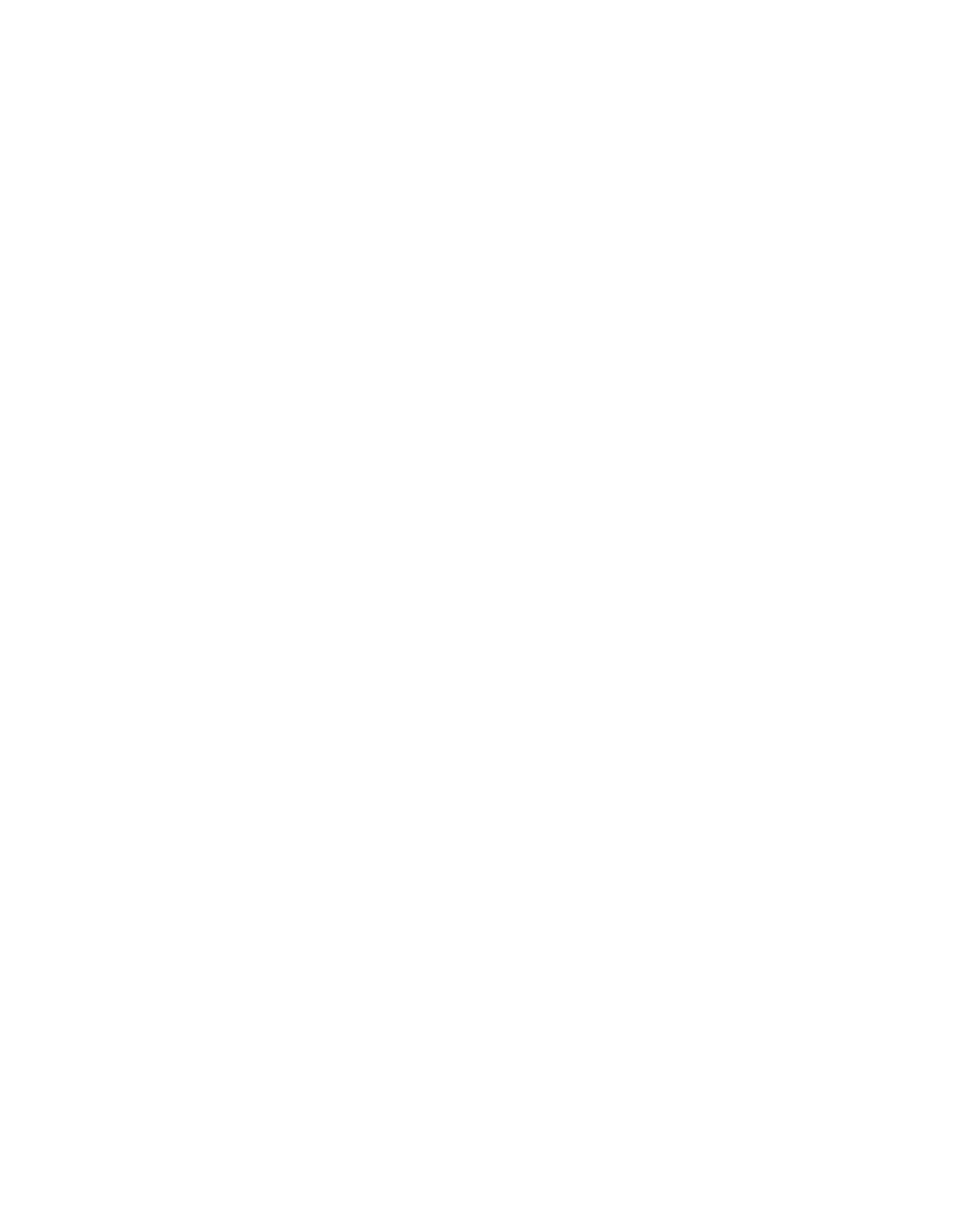previous two Administrations. The Administration now projects that, by 1999, spending will fall to 20.0 percent of GDP, its lowest level since the early 1970s.

Federal Receipts are Higher than Projected, M7 OcBlul tE econic Growth:p

thaw fals

the sgeess fayhe sincy 13is.

 $4$  According to the December  $Blue$  Chip survey.

<sup>&</sup>lt;sup>5</sup>The structural deficit is the deficit that remains after accounting for cyclical changes in the economy as well as purely temporary factors, such as the annual costs and receipts from resolving the thrift crisis.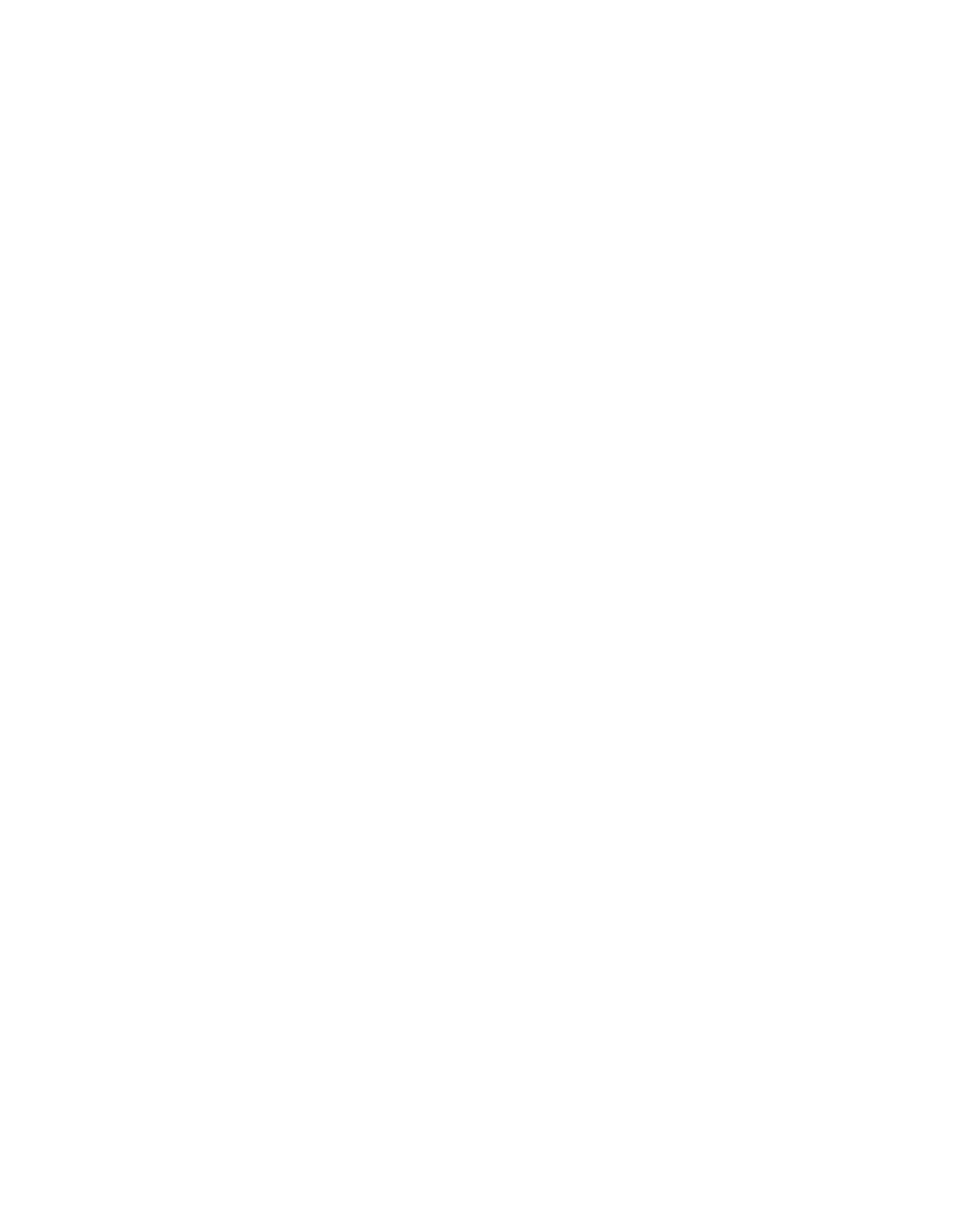